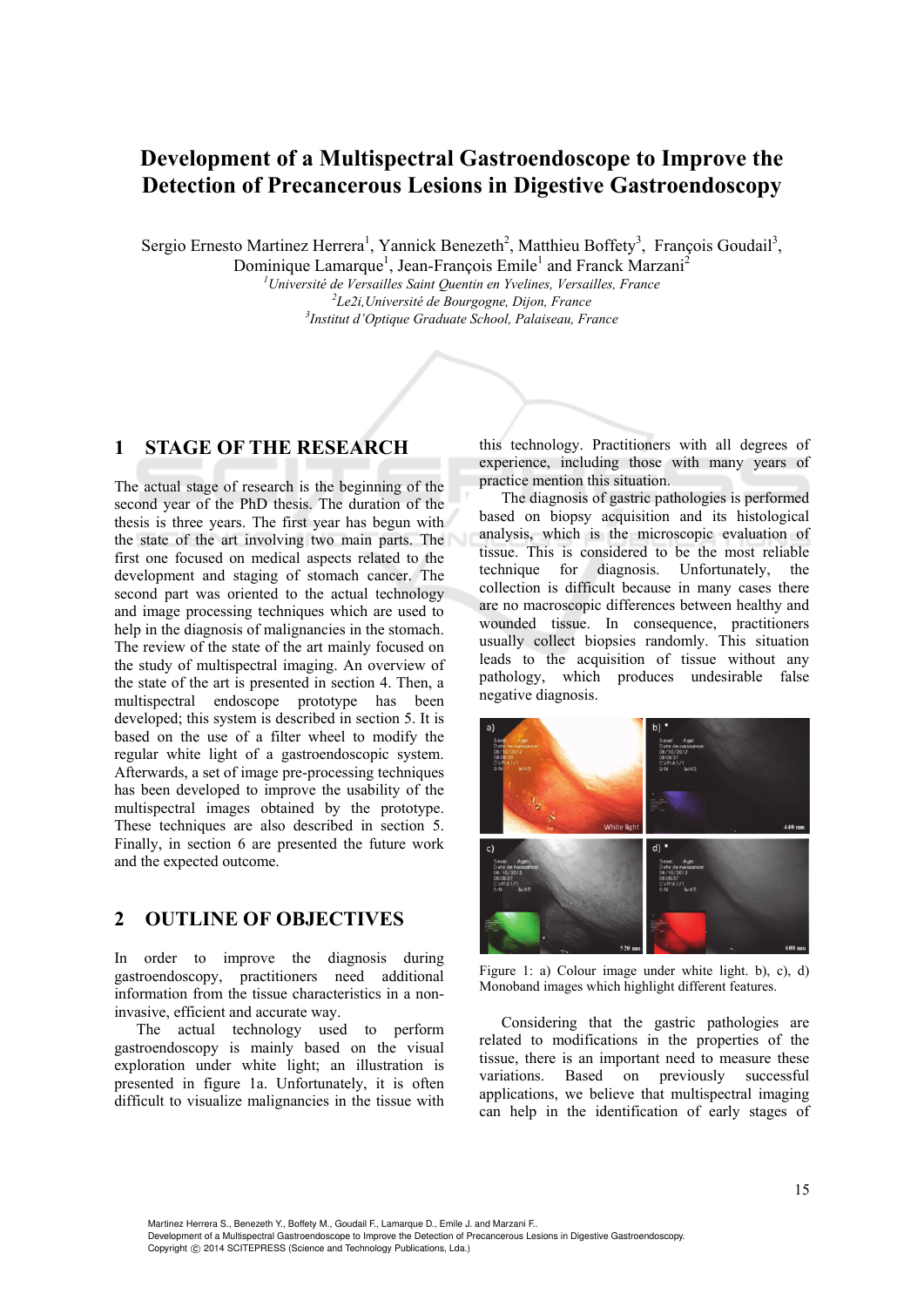gastric cancer, even if these lesions present subtle colour and morphological differences in comparison with healthy tissues using conventional white light illumination.

In summary, there are two main objectives in this PhD thesis. The first one is the design and development of a prototype capable to acquire multispectral images of the stomach during gastroendoscopy. The system must be compatible with the actual systems used in gastroendoscopy. The second objective is to propose tools and methods to identify cancerous tissue at an early stage. This second part is not presented here. We present in the remainder of the document, the proposed acquisition system and the image preprocessing techniques implemented.

## **3 RESEARCH PROBLEM**

The first challenge of the PhD is the acquisition of multispectral images during gastroendoscopy. Some recent works have focused on the analysis of the reflectance from gastric tissue using spectroscopy (Bashkatov et al., 2007). On the other hand, other recent works were focused on the analysis of multispectral images of gastric tissue from *ex-vivo* samples (Galeano et al., 2012); (Kiyotoki et al., 2013). To the best of our knowledge, there is no work on the analysis of pre-cancerous lesions using *in-vivo* multispectral images of the stomach tissue acquired during gastroendoscopy. Consequently, the first research problem to solve is the development of a system to acquire the data, which is not a trivial task due to the inherent constrains from the working environment.

The second problem to solve is the registration between successive monoband images. Due to the configuration of the acquisition system, the monoband images that compose the multispectral images are acquired sequentially and present a shifting. It is necessary to register the monoband images to form the multispectral image. This registration is highly complicated because many assumptions, upon which the majority of the state of the art techniques rely, are not respected for our data. These methods are usually based either on the use of anatomical references, texture features or the underlying assumptions to the use of optical flow, where there is a small displacement of a constant intensity between two images. In our particular case, the images obtained are not compliant with these fundamental assumptions, for instance the gastric tissue is highly homogeneous with subtle texture in

some cases, it is in constant movement (non-rigid deformations) and the environment is moist (large variations in photometric properties). Moreover, monoband images of the same area at two different wavelengths present strong differences. In figure 1 is shown an example of these difficulties with 3 monoband images from a gastric multispectral image.

The two above problems are detailed in this document. We can also mention the difficulty to extract information from these images. The first problem will be given by the quality of the images. The methods to detect pre-cancerous lesions should be sufficiently robust to operate on noisy images. Then, the methods should be fast enough to identify in real time tissue which is more likely to develop cancer, in order to help the practitioner during the gastroendoscopy. These issues will be a major part of the work during the second and third year of the PhD thesis.

Before introducing the acquisition system and the image processing techniques, we present in the following section the state of the art.

# **4 STATE OF THE ART**

Nowadays, the majority of gastroendoscopy imaging devices provide colour images acquired under white light. Some systems have been developed that increase the visualization of the lesions from a macroscopically point of view. These systems can be classified in two main categories. The first one takes advantage of an external agent, for instance a dye is used to highlight specific features of the lesions. The main technique in this category is chromoendoscopy (Kida et al., 2003).

The second class of systems increases the spectral resolution of the images in order to enhance the visualization of the tissue. The Narrow band Imaging (NBI proposed by Olympus) or Multi Band Imaging (FICE proposed by Fuji) belongs to this category. For these systems, a false colour image is formed with 2 or 3 monoband images at a specific wavelength (Wong Kee Song et al., 2008). These techniques can be considered as a virtual version of chromoendoscopy.

Even if they are limited to a few bands, these techniques show the potential of multispectral imaging for gastroendoscopy. A multispectral image is formed by monoband images taken at different wavelength. This technique has an important advantage since it provides spatial and spectral information. This situation leads to use image and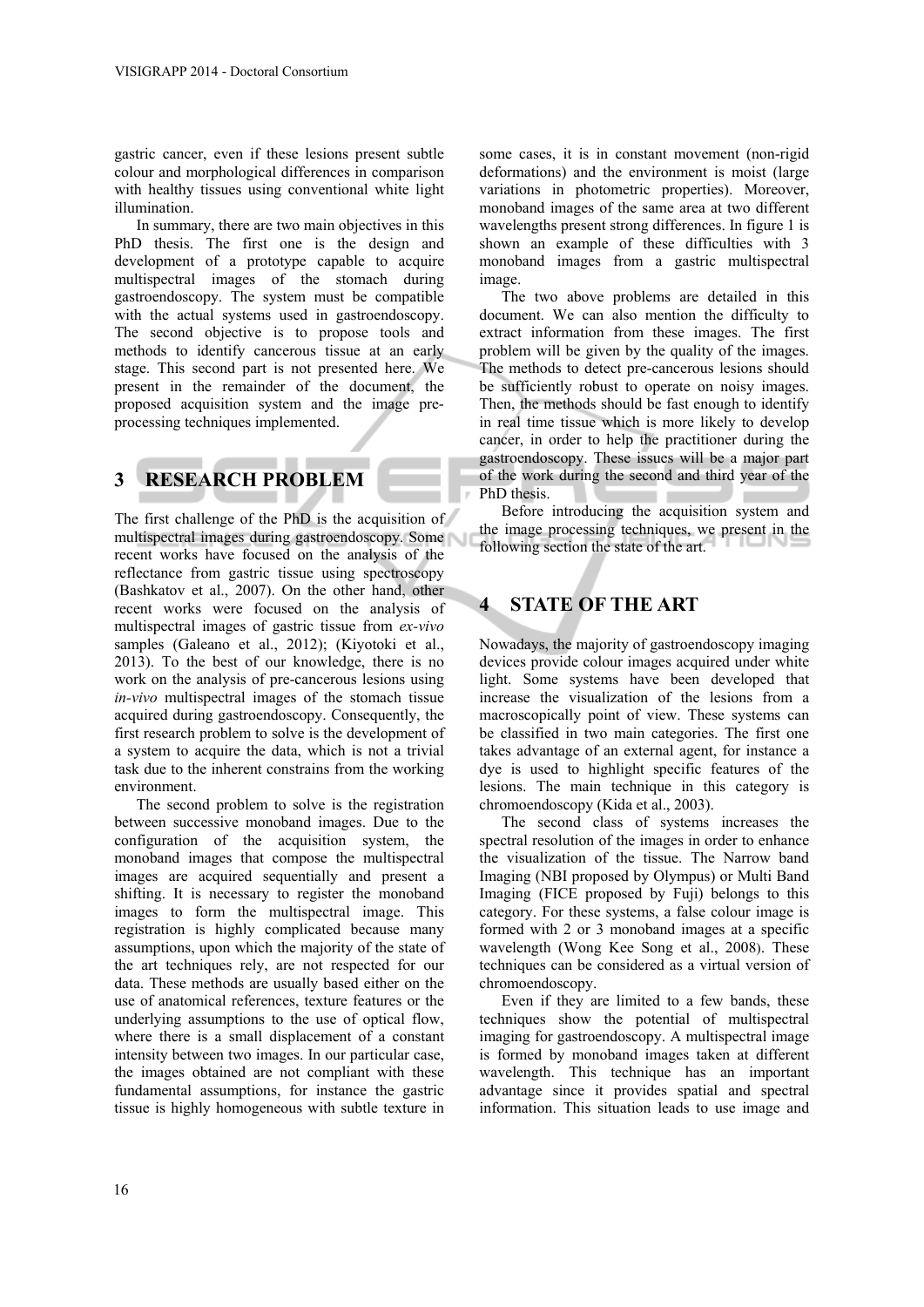signal processing algorithms for data treatment.

There are different examples of successful implementations of this technique oriented to medical applications. For instance, it has been used to increase the proportion of anomalies found in skin, but also to characterize and delimitate lesions (Tomatis et al., 2005). Recent approaches have showed that it is possible to retrieve biological parameters from the tissue under controlled acquisition conditions (Jolivot et al., 2011).

Multispectral imaging presents some disadvantages, for instance the amount of memory required for a single image (width x height x total of wavelengths). In consequence, the computational cost increases significantly. Furthermore, the images are acquired typically sequentially; this can be problematic in case of non-static scenarios.

After reviewing the actual technologies to detect pre-cancerous lesions, as well as the advantages and disadvantages of multispectral imaging, we introduce in the following section the acquisition prototype and the algorithms used. -INK

# **5 METHODOLOGY**

In this section we describe the development of the multispectral prototype, as well as the preprocessing image techniques implemented.

### **5.1 Prototype of the Acquisition System**

Multispectral imaging acquires information in two spatial dimensions (width and height) and one spectral dimension (wavelength). The acquisition is performed in most of the cases through two dimensions at the time, creating two options (Simon et al., 2013); (Grahn and Geladi, 2007).

The first one acquires one spatial and the spectral dimension; this option demands some kind of motion to scan the other spatial dimension.

The second one acquires the spatial dimensions whereas the remaining spectral dimension is scanned. In practice, this option can take advantage of a CCD camera to acquire monoband images at different wavelengths. Therefore, this configuration is selected over the other due to its compatibility to use the camera from the current gastroendoscopes.

Physically, there are two main options to scan the spectral dimension as is presented in figure 2.

The first option is to illuminate the scene with a series of specific wavelengths. This can be achieved for instance by using a tunable light source or filtering the light from a single light source. This last option is commonly used in practice through a filter wheel.

The second option is to filter the incoming light from the scene to the sensor, which can also be achieved by placing a filter wheel in front of the camera or by using a multispectral camera.



Figure 2: Techniques to acquire multispectral images. a) Single wavelength illuminates the scene. b) Filtering the light arriving to the camera.

For reasons of simplicity and compatibility with the actual gastroendoscopic systems, we decided to modify the source of light of the regular gastroendoscopes. The final configuration is presented in figure 3, where the source of light is a Xenon lamp, filtered by a filter wheel. This light is transmitted through the gastroendoscope (Olympus Exera II) to illuminate the stomach. Then, the camera from the gastroendoscope is used to capture the image which is finally transmitted to a computer connected to the gastroendoscopic station.



Figure 3: Multispectral acquisition prototype.

The filter wheel includes six filters in the visible range from 440 to 640 nm with an equidistant spectral separation. This option was selected over the others due to the wide range of available filters that facilitates the customization. Moreover the cost is reasonable and the light power allows strong input ranges in comparison with the wavelength generator light source. The output of this system is a video sequence at 25fps with a resolution of 640x480 pixels, from which we can extract the multispectral images.

The video is first deinterlaced using the widely known algorithm of Yadif (Hegenbart et al., 2013).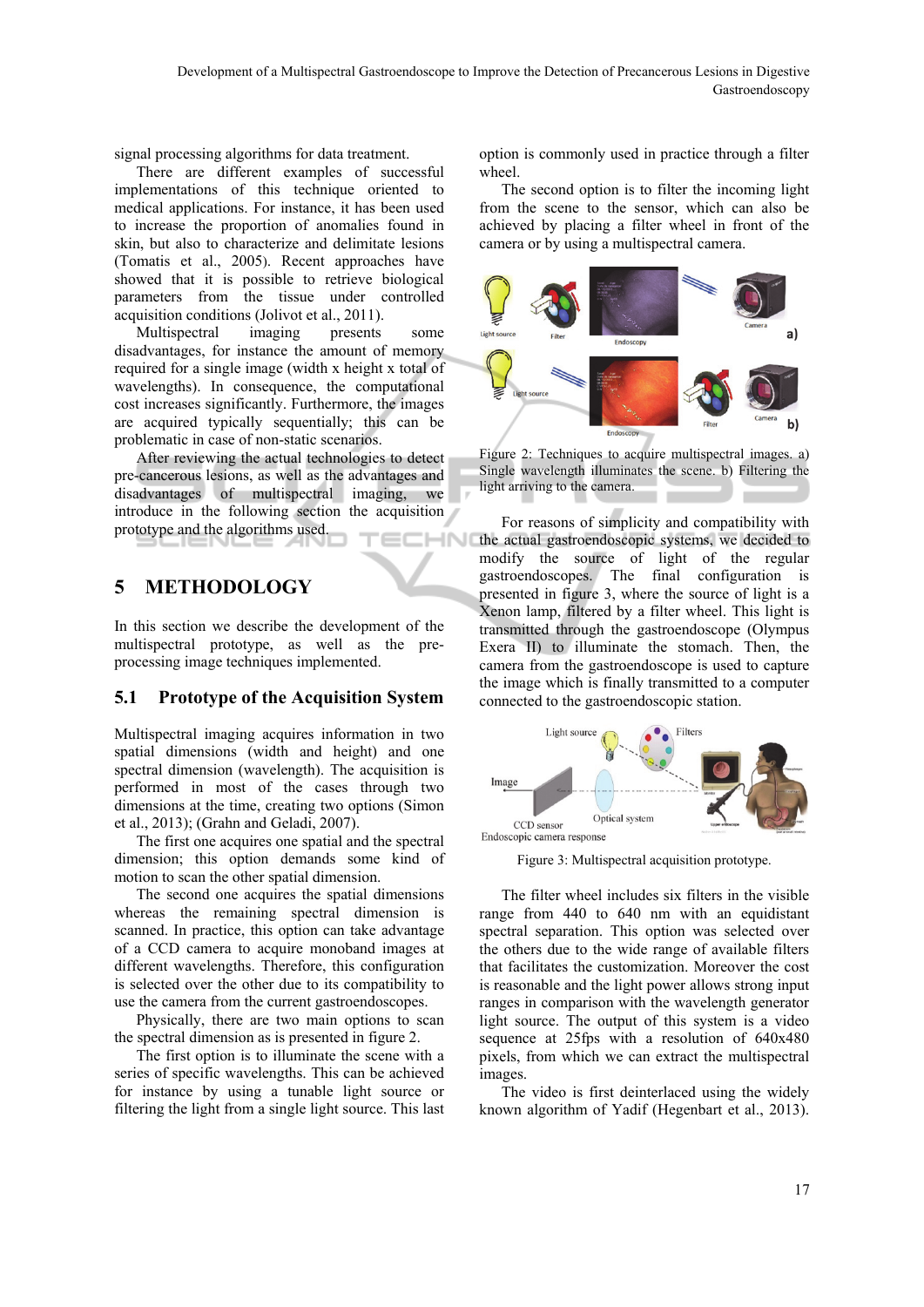Then, the sequences of monoband images that formed the multispectral images are extracted from the video. The speed of the filter wheel is configured in order to obtain 4 monoband images from each wavelength. The first and fourth are the transition between two filters and are discarded. The second and third images can be used to generate the multispectral image; in our application, we use the third image.

The moist environment of the stomach produces areas of specular reflection in the images, these regions are easily removed using a threshold.

The acquisition time of a multispectral image is approximately one second. Because the stomach is in constant movement, the monoband images acquired sequentially present a shifting. This shifting can be reduced increasing the acquisition speed, but it is limited to the speed of the filter wheel and the frame rate of the gastroendoscopic camera. In the following section is addressed this shifting issue.

#### **5.2 Image Registration**

This stage is crucial for the image analysis, since it allows the superposition of the monoband images.

The first step is a pre-processing step in order to enhance the contrast information. The algorithm of contrast limited adaptive histogram equalization is used in each monoband image.

Then, an affine model is used to model the transformation between consecutive monoband images. The parameters of the transformation are computed using the hierarchical motion-based estimation (Bergen et al., 1992). The transformation matrix has six degrees of freedom, which covers the relative small variations caused in the image by the movement of the endoscope and the tissue during the acquisition.



Figure 4: Virtual white light image computed from a) original monoband images and b) registered monoband images.

In order to minimize the cumulative error, we visualize the six monoband images as a sequence,

where the center image is used as a common image for two subsequences.

The fourth monoband image is assumed to be the center image and functions as reference for the registration of the other images. Then, to explain the procedure, we use the smaller subsequence as an example (images fourth, fifth and sixth); the fifth monoband image is registered to the reference image. Then, the sixth image is registered to the fifth image producing a temporal image; later on, we apply to this image the transformation before estimated to register the fifth image with the reference image. If there where further images, this procedure can be iteratively repeated until all the images from the subsequence are registered. Then, the same procedure is applied to the other subsequence.

Finally, when all the transformations are known, they are applied to the original data to produce a new set of six monoband images. In order to highlight the advantages of the registration, figure 4 shows two images whose simulate an endoscopic image acquired under white light. It is clear that the figure 4b generated from the registered images is sharper in comparison with 4a.

#### **5.3 Normalization**

**IHN** 

The fact that the distance and the orientation between the tissue and the camera are not constant, has an important impact in the amplitude of the estimated spectrum as is shown in figure 5a.

We believe that the shape of the spectrum is more significant than the amplitude to differentiate precancerous lesions; therefore, a normalization step is clearly necessary in order to accurately identify malignancies in gastric tissue. In this sense, the Area Under the Curve (AUC) is selected as a spectral normalizer function. Figure 5b presents the spectra after normalization, where the spectral shape remains, facilitating its comparison. This characteristic is highly desired in the input data for classification algorithms.

The multispectral images acquired with the prototype and the described treatment produce promising spectra. These findings lead the path to the second and third year of PhD in order to propose methods to identify pre-cancerous lesions at an early stage.

### **6 EXPECTED OUTCOME**

The three years of PhD thesis are expected to